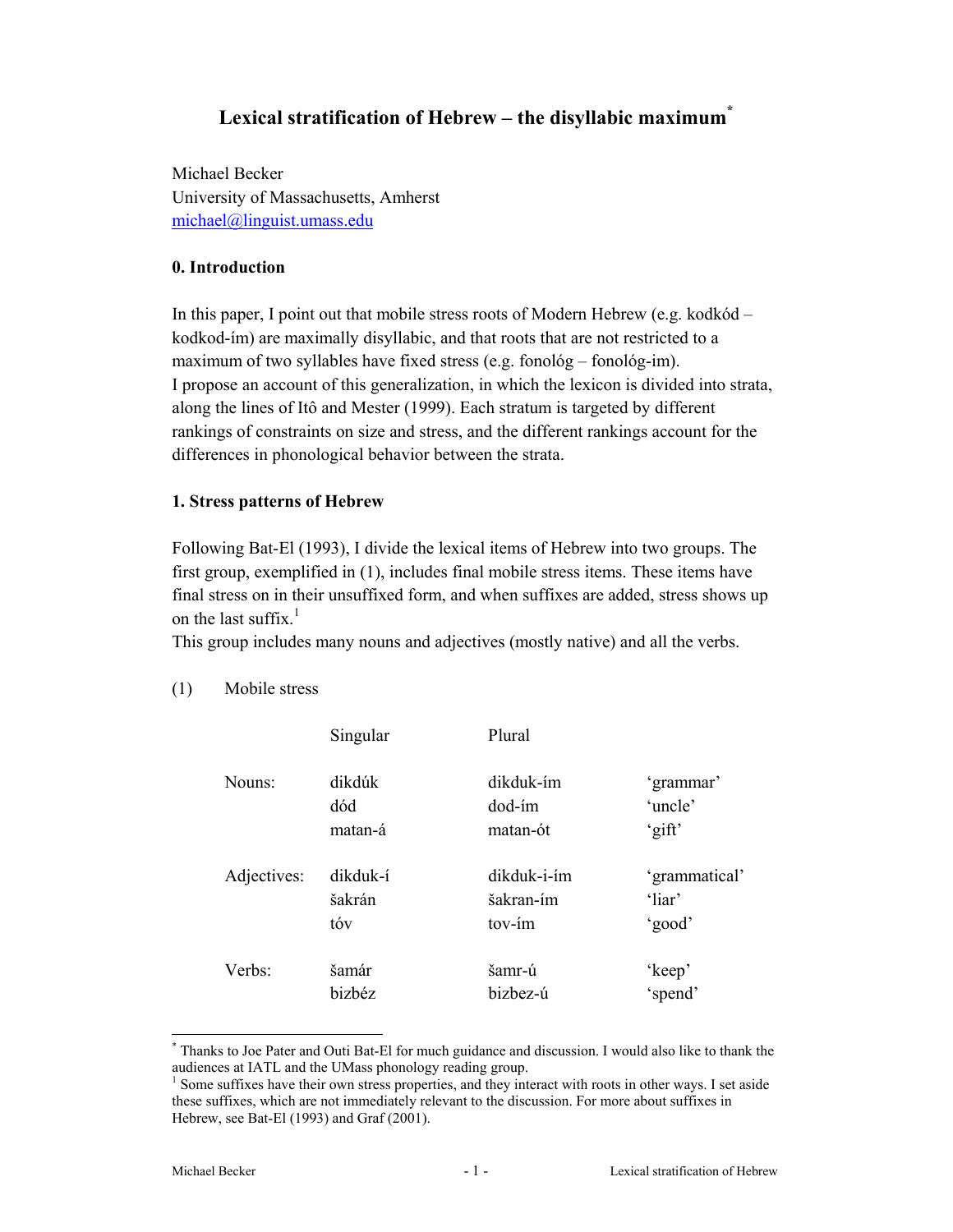The second group, exemplified in (2), includes items that have fixed stress. These items have stress lexically marked on some syllable of the root (for some speakers, stress has to be on one of the last three syllables). The addition of a suffix does not change the location of stress.

This group includes nouns and adjectives, most of which are foreign, but no verbs. It should be noted at this point that adjectives in this group can only have their stress on the last syllable of the root.

(2) Fixed stress

| Nouns:      | kópirayter<br>ámbulans<br>diktátor | kópirayter-im<br>ámbulans- $im2$<br>diktátor-im | 'copywriter'<br>'ambulance'<br>'dictator' |
|-------------|------------------------------------|-------------------------------------------------|-------------------------------------------|
|             | pílpel                             | pilpel-im                                       | 'bell pepper'                             |
|             | tút                                | tút-im                                          | 'strawberry'                              |
|             | fonológ                            | fonológ-im                                      | 'phonologist'                             |
| Adjectives: | malyán                             | malyán-im                                       | 'rich'                                    |
|             | fonológ-i                          | fonológ-i-im                                    | 'phonological'                            |
|             | modiín-i                           | modiín-i-im                                     | 'relating to                              |
|             |                                    |                                                 | military intelligence                     |

#### **2. Size restrictions**

The shape of Hebrew verbs is heavily constrained by restrictions on size, and also by the choice of vowels. Bat-El (1994) points out that all verbs fit into a disyllabic template. In terms of Optimality Theory (Prince and Smolensky 1993), this restriction has been rephrased in terms of alignment. Ussishkin (2000) treats the Hebrew verbal system using the concept of Harmonic Alignment (Itô, Kitagawa & Mester 1996), asserting that in verbs, syllables must be aligned with some edge of the word. Looking at denominal verbs, one sees in (3) that where the input noun ranges between 1 to 3 syllables, the output verb is always disyllabic.

| (3) |                     | Noun    |           | Verb    |                       |
|-----|---------------------|---------|-----------|---------|-----------------------|
|     | $1\sigma$           | flírt   | $2\sigma$ | flirtét | 'flirt / to flirt'    |
|     | $2\sigma$           | filter  | $2\sigma$ | filtér  | 'filter / to filter'  |
|     | $\frac{3\sigma}{2}$ | télefon | $2\sigma$ | tilfén  | 'telephone / to call' |

 $2$  When suffixation puts the stressed syllable outside the tri-syllabic window, some speakers move the stress two syllables to the right, so one also hears *kopiráyter*, *kopiráyter-im* and *ambuláns-im*. See more about this phenomenon in Bat-El (1993).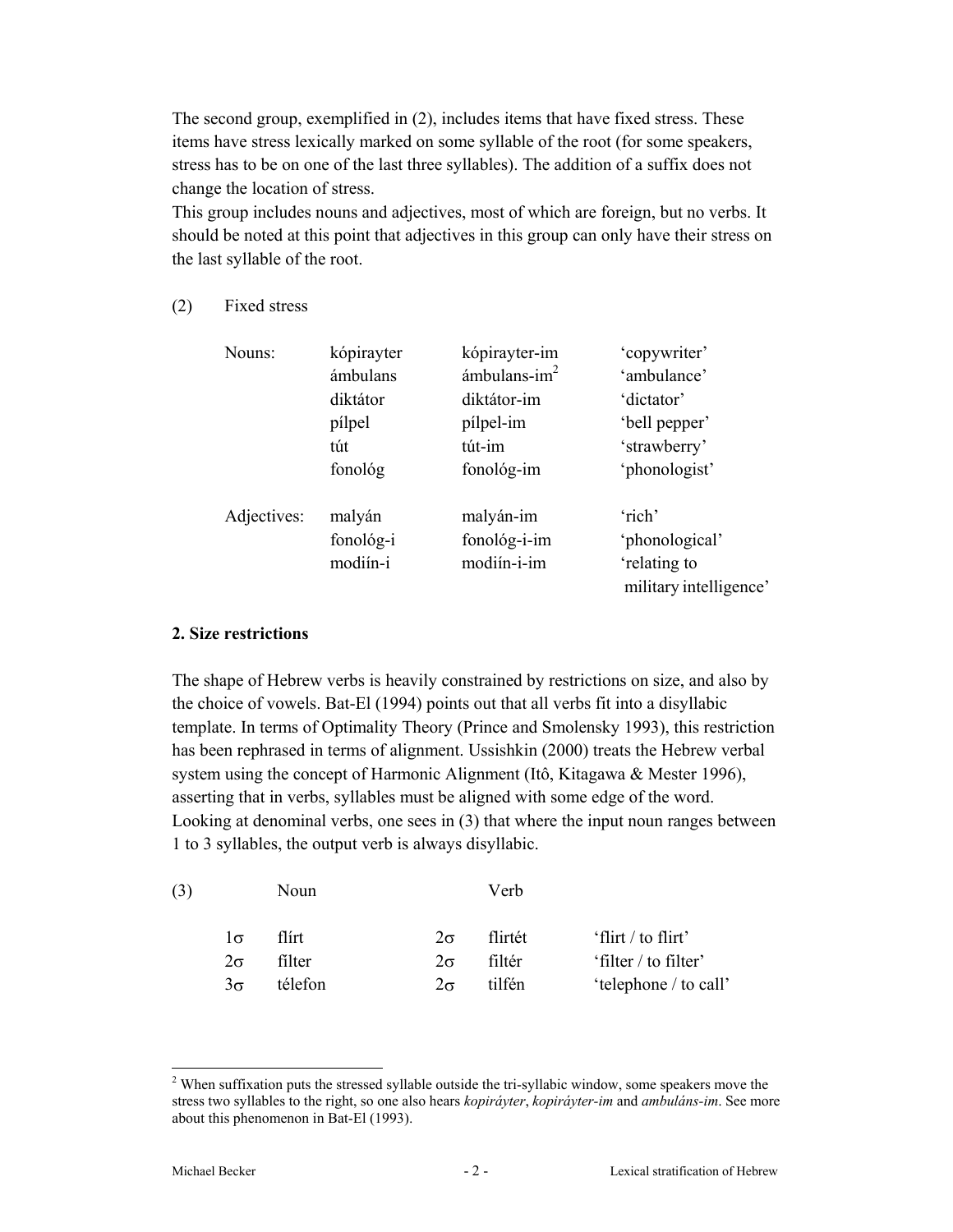#### **3. Putting together restrictions on size and stress**

As has been known, Hebrew verbs have mobile stress, and their roots are disyllabic. Some verbal suffixes result in non-final stress in some forms; however there is no faithfulness to stress in the verbal system. Stress is fully predictable in this system.

The co-occurrence of mobile stress with a disyllabic maximum can be taken one step further, to nouns. Roots of mobile stress nouns are maximally disyllabic. It should be noted that the disyllabic restriction does not always hold on the surface, since a number of epenthesis processes intervene. This is true of both nouns and verbs. A grocery-list of epenthesis processes in Hebrew is given in Appendix A. Nouns that have fixed stress are not subject to any apparent size restriction.

Finally, looking at adjectives, it is again true that roots of mobile stress adjectives are maximally disyllabic, while there is no size restriction on fixed stress adjectives.

The generalization that holds across lexical categories is bi-directional: roots of mobile stress lexical items are subject to a disyllabic restriction, whereas roots that are not subject to the size restriction must have fixed stress.

#### **4. Stratification of the lexicon**

This paper offers a model of the Hebrew lexicon, following Itô and Mester (1999). The lexicon is divided into strata, based on phonological behavior. Each stratum defines a set of restrictions on the form of a possible word. This is shown in Figure 1.



Figure 1: a stratified model of the Hebrew lexicon

Stratum A includes all the mobile stress items, which are subject to the disyllabic maximum restriction. This includes all the verbs, some adjectives, and some nouns. Most native adjectives and nouns are found in this stratum.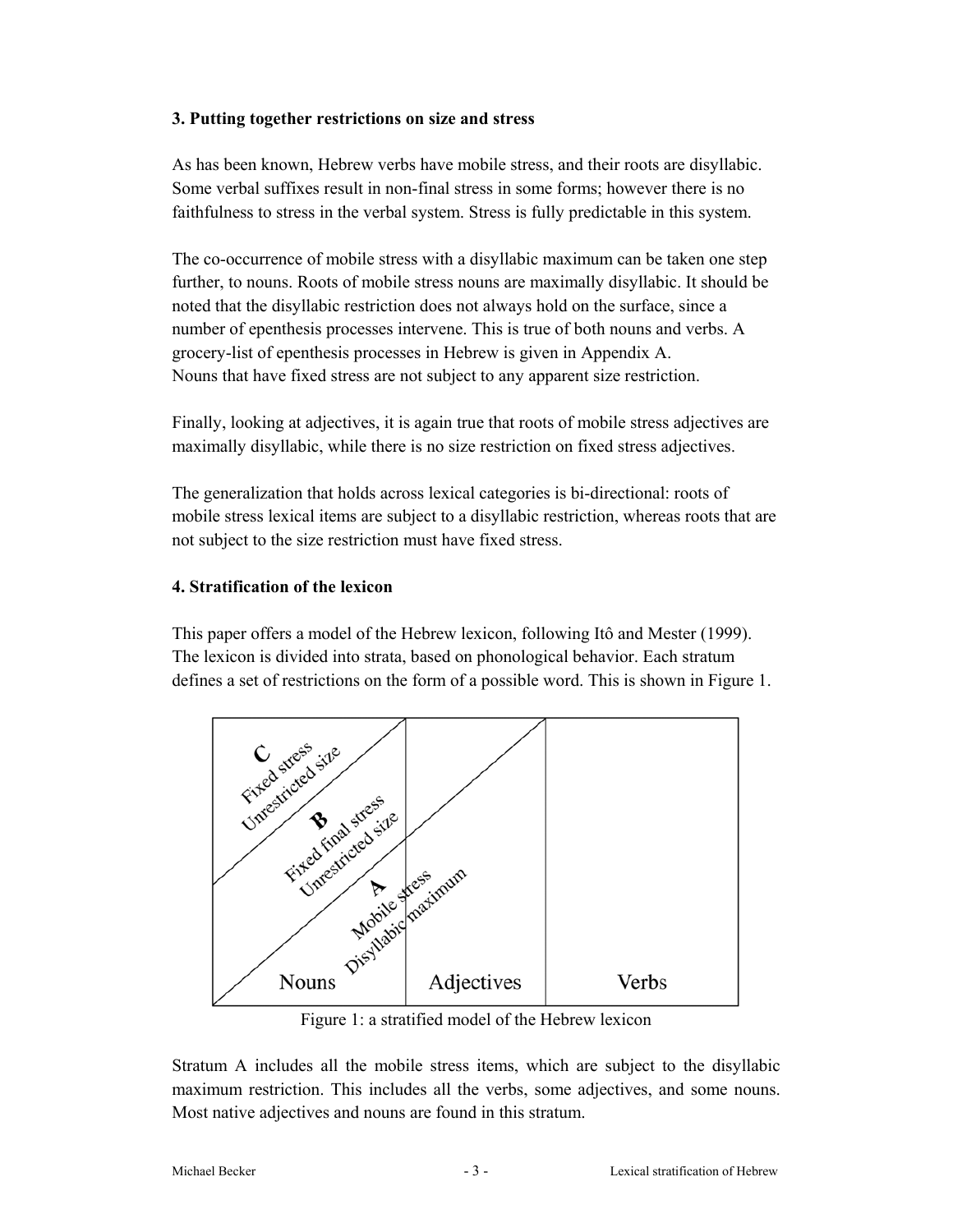Strata B and C include all the fixed stress items, which are not subject to any size restriction. Stratum B includes all items that have fixed stress on their last syllable, many of which are loan-words. This stratum also includes most acronym words and all the adjectives that do not belong in stratum A.

Stratum C has no restriction on the location of stress, and it includes nouns only, most of which are loan-words.

# **5. Predictions**

The model in §4 makes a number of predictions:

a. When a morphological process creates mobile stress items, which amounts to feeding stratum A, then these items must be disyllabic. This follows from the interdependence of mobile stress and the disyllabic maximum. Examples of this are given in §6 below.

b. When a morphological process creates items that are not restricted in size, which amounts to feeding stratum B or C, then these items must have fixed stress. This is the case of acronym words, which are discussed in §7 below.

The majority of acronym words happen to be disyllabic, but some are not. All acronym words must have fixed stress, because the process that creates them does not impose a size restriction. The assumption is that a single morphological process can only feed a single stratum.

c. If a root is more than two syllables long, then it must have fixed stress. This is a static restriction on the lexicon which follows from the model. This prediction is discussed in §8 below.

d. If a root has fixed stress on its final vowel, and it is not longer than two syllables, then it might turn into a mobile stress root through a process of historic change. In other words, if a root has fixed final stress but it is longer than two syllables, it is predicted not to become a mobile stress word. Examples are given in §9 below.

# **6. Mobile-stress output**  $\rightarrow$  **maximally disyllabic**

Most of the word formation processes of Hebrew feed stratum A. This applies, of course, to all the processes that create verbs, since verbs can only be in stratum A. Deverbal nouns and adjectives go mostly in statum A, too. In (4), there are examples of some nonce verbs and various adjectives and nouns that can be productively derived from them. Each word in (4) represents a productive word formation process of Hebrew, and hundreds of examples may be given for each.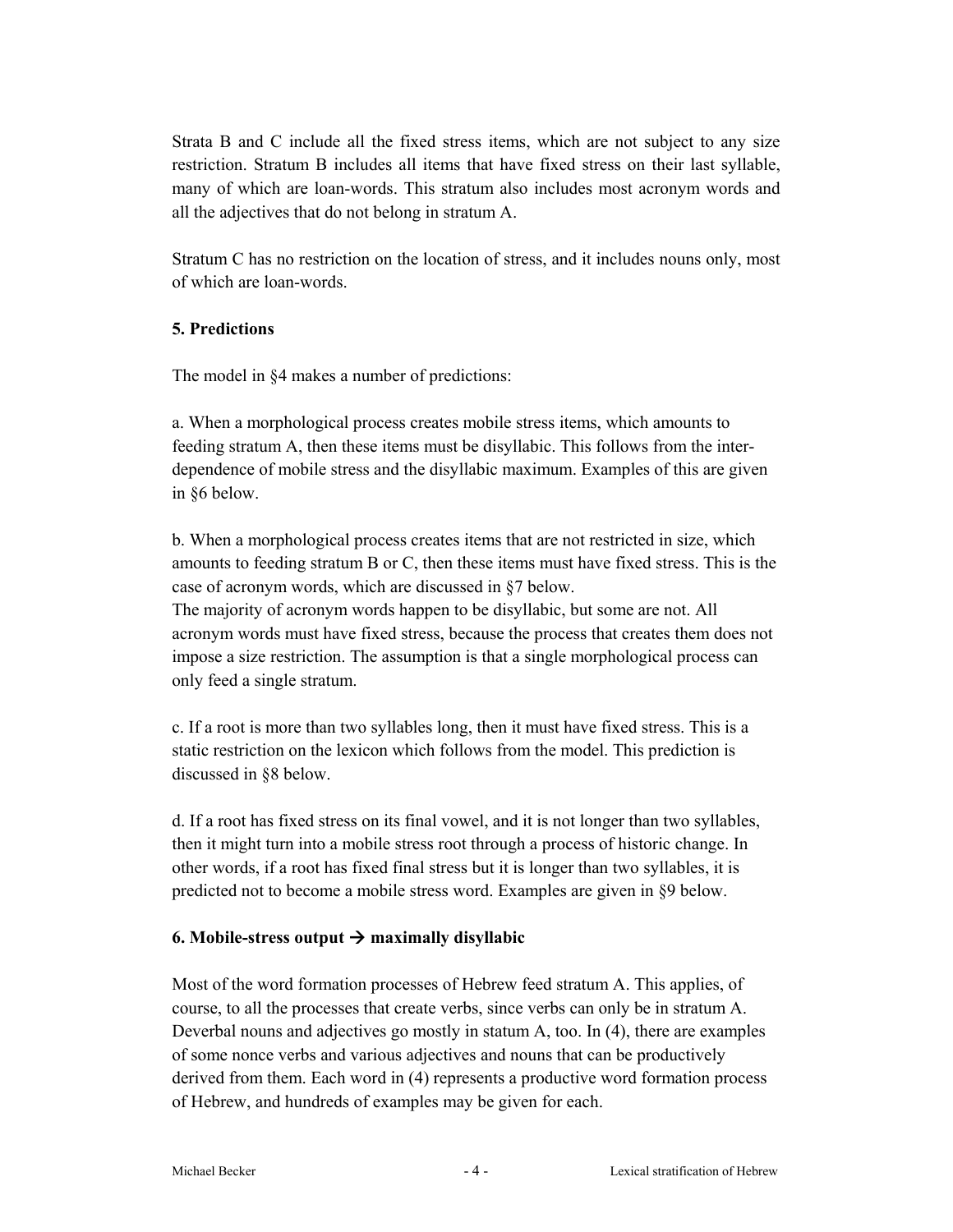| (4) | Nonce verbs:         | 2σ        | xagán, xigén, hixgín, hit-xagén |
|-----|----------------------|-----------|---------------------------------|
|     | Deverbal adjectives: | $2\sigma$ | xagún, xagín, xagnán            |
|     | Deverbal nouns:      | $2\sigma$ | xagin-á, xigún, haxgan-á        |

### **7.** No size restriction on output  $\rightarrow$  Fixed stress assigned

Acronym words (such as the English RADAR, NELS or WCCFL) are very common in Hebrew. The combined effect of minimality and economy make the majority of acronym words disyllabic. However, there is no size restriction on this word formation process, and tri-syllabic acronym words are fairly common.

As predicted by the model, the lack of size restriction entails that all acronym words must have fixed final stress.<sup>3</sup> This prediction is nicely borne out. Examples are in  $(5)$ .

| (5) |           | $1\sigma$ mák | mák-im   | $\leq$ mefaked kita)                                                          | 'squad commander'  |
|-----|-----------|---------------|----------|-------------------------------------------------------------------------------|--------------------|
|     | $2\sigma$ | rasáp         | rasáp-im | $\frac{1}{2}$ (< rav samal plugati)                                           | 'company sergeant' |
|     |           |               |          | $3\sigma$ katagmár katagmár-im (< k cin tirgum merxavi) 'regional translation |                    |
|     |           |               |          |                                                                               | officer'           |

# **8.** More than two syllables  $\rightarrow$  must have fixed stress

Normativists usually insist on final stress in nouns and adjectives, regardless of their length. This is strongly rejected by native speakers; especially by those who have little access to normative Hebrew. These speakers use the forms under the column entitled "colloquial" in (6).

| (6) |             | Normative                                                | Colloquial                                               |                                                           |
|-----|-------------|----------------------------------------------------------|----------------------------------------------------------|-----------------------------------------------------------|
|     | Nouns:      | ?ictadyon-ím<br>?ictrubal-ím                             | ?ictadyón-im<br>?ictrubál-im                             | 'stadium'<br>'pine cone'                                  |
|     | Adjectives: | proporcyon-í<br>funkcyonal-í<br>yoguslav-í<br>yisra?el-í | proporcyón-i<br>funkcyonál-i<br>yogusláv-i<br>yisra?él-i | 'proportional'<br>'functional'<br>'Yugoslav'<br>'Israeli' |

 $3$  It should be noted that vowel-final acronym words are regularly assigned penultimate stress, e.g. *káca*, *xasámba*. A ranking of FtBin<sub>B</sub> >> FinalStress can derive this stress pattern, while still keeping all acronym words uniformly in stratum B.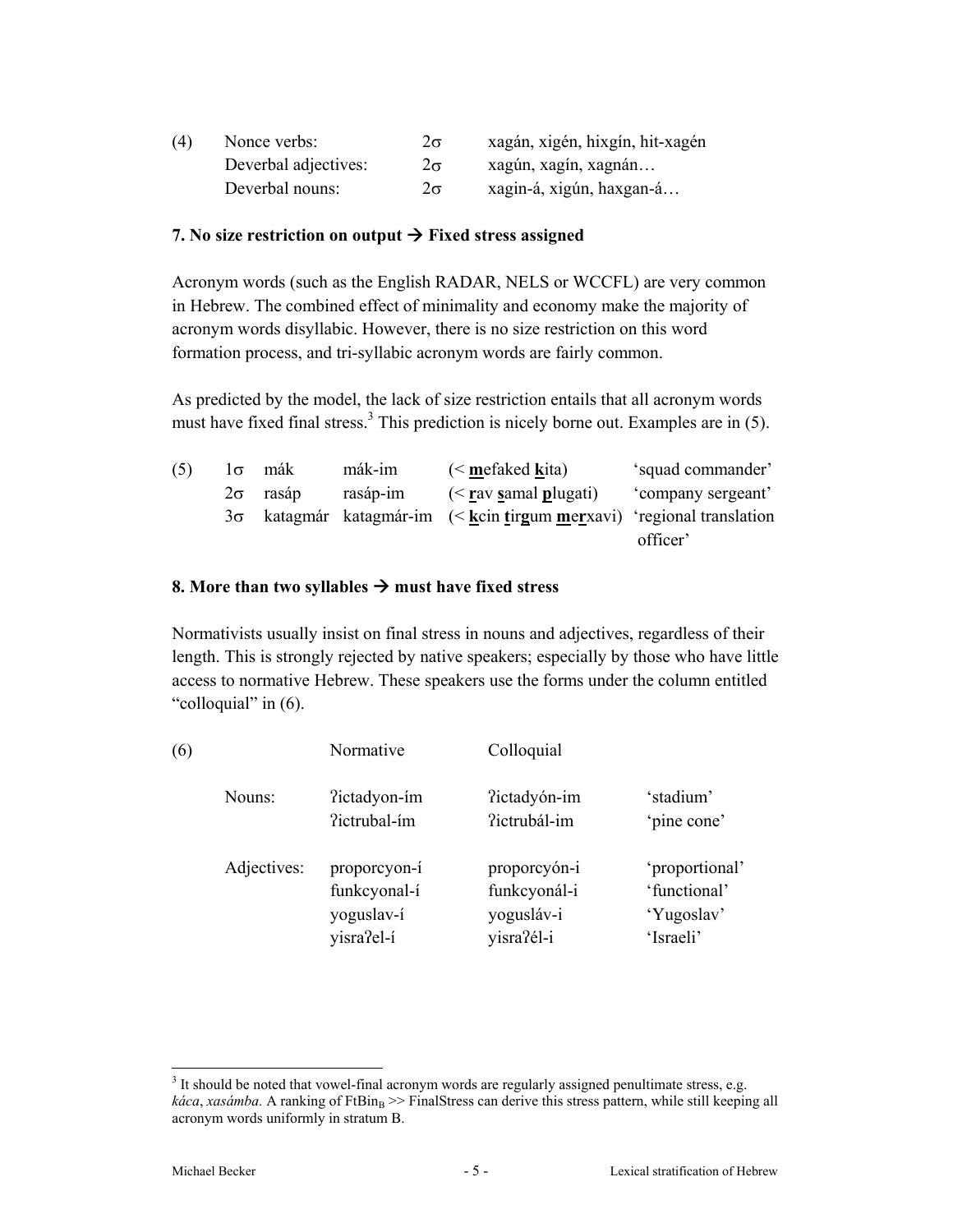# **9. Maximally disyllabic, fixed final stress**  $\rightarrow$  **may become mobile**

In their unsuffixed forms, nouns with final stress are ambiguous between mobile stress and final fixed stress. Loan words of this sort are treated by some speakers as fixed stress words, and by some as mobile stress words.

The model predicts that only nouns that are no longer than two syllables may be treated as mobile stress nouns, and this prediction is nicely borne out, with examples given in  $(7)$ .<sup>4</sup>

| (7) | balón   | balón-im    | also: | balon-ím      | 'balloon'   |
|-----|---------|-------------|-------|---------------|-------------|
|     | salát   | salát-im    |       | salat-ím      | 'salad'     |
|     | bristól | bristól-im  |       | bristol-ím    | 'cardboard' |
|     |         |             |       |               |             |
|     | But:    | kurasón-im  |       | * kurason-ím  | 'croissant' |
|     |         | ?artišók-im |       | * ?artišok-ím | 'artichoke' |
|     |         | katalóg-im  |       | * katalog-ím  | 'catalog'   |
|     |         |             |       |               |             |

# **10. The disyllabic maximum and ineffability**

The requirement that mobile stress nouns be maximally disyllabic seems to have a solid psycholinguistic reality among native speakers. When speakers are asked to supply the plural of nouns, they do it very quickly and easily for most nouns. When speakers were asked about the nouns in (8), some said that "there is no plural", while others took a very long time before they treated them as fixed stress nouns.

| (8) | duxifát                  | 'hoopoe'          |
|-----|--------------------------|-------------------|
|     | <i><u>lizdaréxet</u></i> | 'Chinaberry tree' |

The lack of a plural form is not due to semantic considerations (names for other birds and trees are easily pluralized), the problem is purely phonological: while these nouns seem to be "native" (probably because of the occurrence of the uvular fricative *x* in them, and the suffix  $-et$  in  $\hat{\chi}$ *zdaréxet*), they cannot be mobile stress nouns because they are too long.

# **11. OT Analysis: Disyllabic maximum in stratum A, any size in B and C**

The restrictions on possible words of Hebrew, as laid out in the model in section 4, can be formalized in terms of rankings of universal constraints on size and stress. In stratum A, no roots are more than two syllables long. This is both a static restriction on the roots of the lexicon, and a restriction on the derivation of new

<sup>&</sup>lt;sup>4</sup> There seem to be no mono-syllabic nouns that went from being fixed-stressed to mobile-stressed. This might be due to a requirement of a disyllabic *minimum*, a subject not explored here.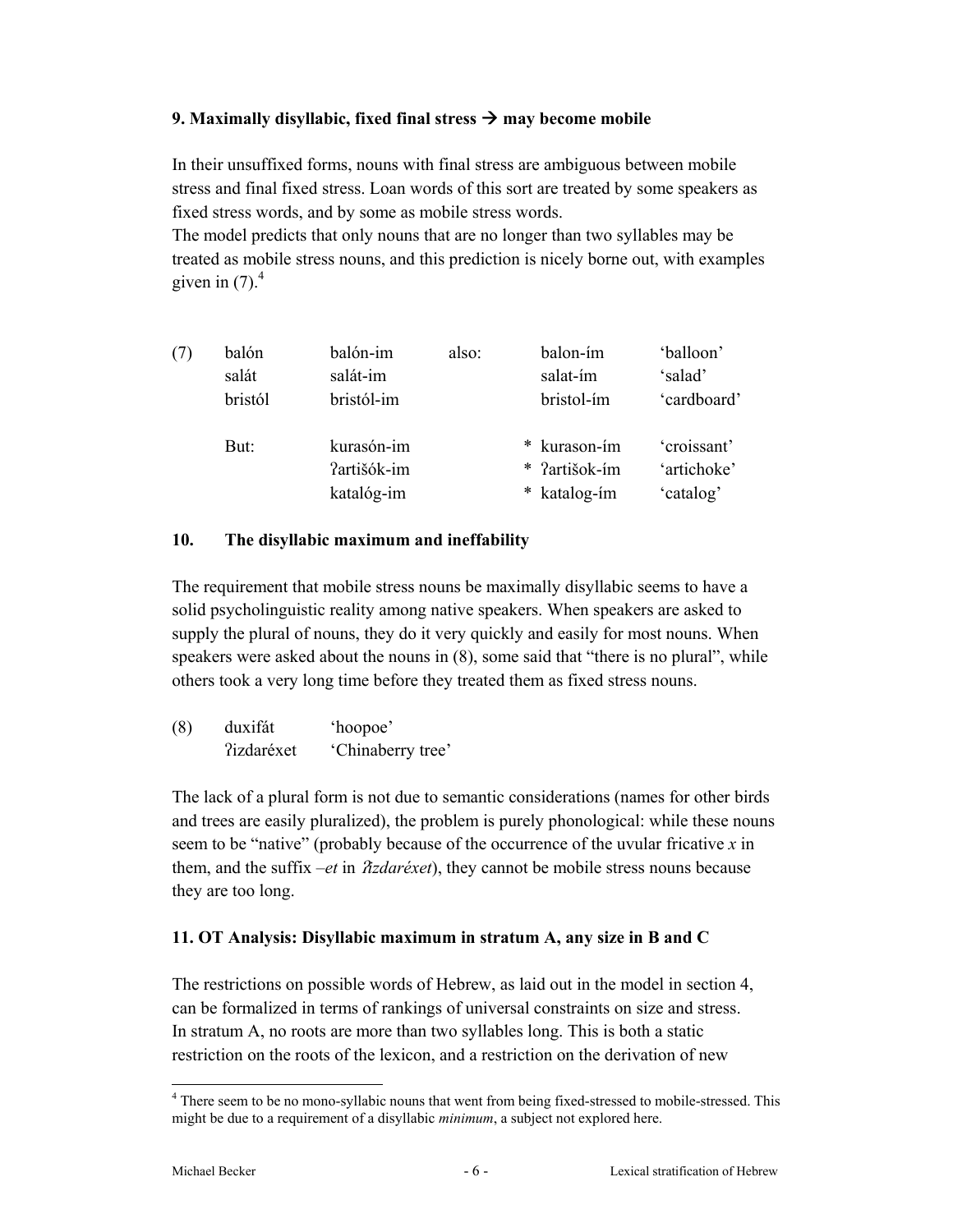words. Within Optimality Theory, the two kinds of restrictions follow from a single constraint hierarchy. This is known as the principle of Richness Of The Base, which says that there are no restrictions on inputs, only on outputs. The grammar works as a filter to produce grammatical outputs only.

The disyllabic maximum is imposed by deletion, which is a violation of the constraint MAX (9). Ranked above MAX, we have ALIGN- $\sigma$  (10), which is a constraint against forms longer than two syllables. This ranking selects deletion in order to satisfy the disyllabic requirement, as exemplified with a schematic form in (11).

In strata B and C, there is no size restriction, i.e. nothing is deleted in order to satisfy the disyllabic requirement. This is achieved by ranking MAX above ALIGN-σ, as exemplified in (12).

- (9) MAX (McCarthy & Prince 1995) Don't delete.
- (10) ALIGN-σ (Itô, Kitagawa & Mester 1996, Ussishkin 2000) Every syllable is aligned with some edge of a word

| *<br>☞<br>σσ | ALIGN- $\sigma$ | $MAX_{B,C}$ | $\sigma$ σσ $\sigma$ / $\rm_A$ |
|--------------|-----------------|-------------|--------------------------------|
|              |                 |             |                                |
| σσσ          | $\ast$          |             |                                |

| 12, | $\sigma$ σσ $\sigma$ / $_{\rm B,C}$ | $MAX_{B,C}$ | $\rm ALIGN$ - $\sigma$ | MAX |
|-----|-------------------------------------|-------------|------------------------|-----|
|     | σσ                                  | *           |                        |     |
|     | ☞<br>$\alpha\alpha$                 |             | ∗                      |     |

The constraint MAX is marked by a subscript of the stratum is applies to. This notation allows a single ranking hierarchy to apply to all the forms of the language.

# **12. Final stress in strata A and B, faithful stress in C**

Strata A and B have final stress, while stratum C allows non-final stress if it is present underlyingly. In Strata A and B, final stress is the result of satisfying FINALSTRESS (13), which demands that stress be on the final syllable. In (15), non-final stress is present in the input, and FINALSTRESS forces an unfaithful mapping. In stratum C, FAITHSTRESS (14) is ranked above FINALSTRESS, so non-final stress can surface faithfully. This is exemplified in (16).

(13) FINALSTRESS (Inkelas 1999)  $=$  ALIGN(PWd,R, $\acute{\sigma}$ ,R) The stressed syllable is aligned with the right edge of the prosodic word.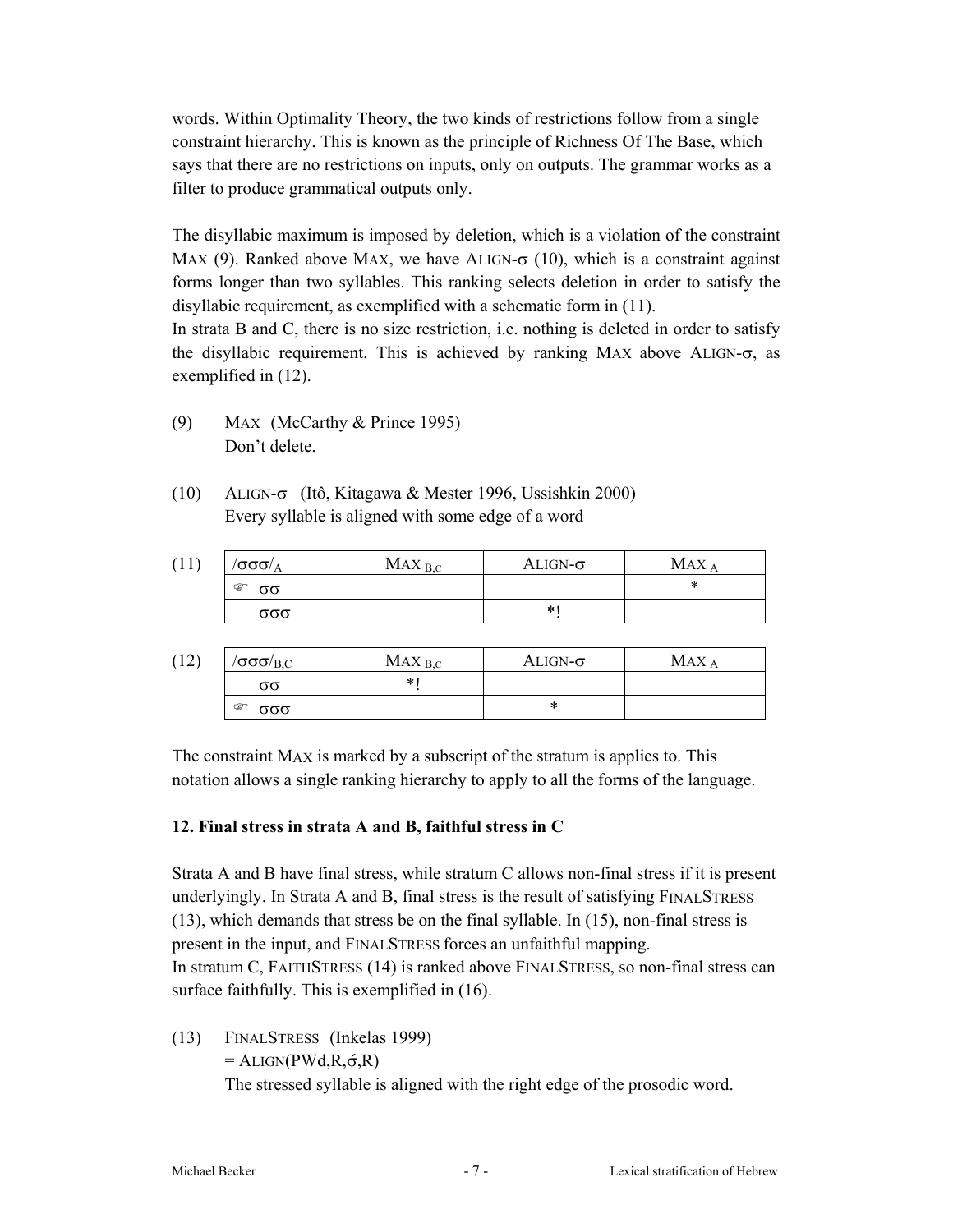(14) FAITHSTRESS (Alderete 2001, Graf 2000) If a vowel is stressed in the input, it is also stressed in the output.

| (15) | $\langle \acute{\sigma} \sigma \rangle_{\rm A\,B}$ | FATHSTRESS <sub>C</sub> | <b>FINALSTRESS</b> | FAITHSTRESS <sub>A.B</sub> |
|------|----------------------------------------------------|-------------------------|--------------------|----------------------------|
|      | ☞<br>σσ                                            |                         |                    |                            |
|      | σσ                                                 |                         | $\ast$             |                            |

| (16) | $\sigma/\sigma'$ | FAITHSTRESS $C$ | <b>FINALSTRESS</b> | FAITHSTRESS <sub>AB</sub> |
|------|------------------|-----------------|--------------------|---------------------------|
|      | $\alpha$         | ∗               |                    |                           |
|      | ☞<br>$\sigma$    |                 |                    |                           |

#### **13. Fixed stress in strata B and C, mobile stress in A**

While strata A and B share the property of having final stress on unsuffixed forms, they differ when a suffix is added. In stratum A, the satisfaction of FINALSTRESS results in stress on the last available vowel, as shown in (18).

In stratum B,  $\acute{\sigma} \in$ ROOT (17) demands that stress fall on a root vowel rather than on a suffix vowel, which is a part of the requirement that roots be more prominent than suffixes (Smith 2002). This is shown in (19).

(17)  $\acute{\sigma} \in \text{ROOT}$  (cf. Smith 2002, also Kenstowicz 1996) The stressed vowel is a root vowel.

| (18) | $\sigma$ σ $+\sigma$ / $\rm_A$ | $\acute{\sigma} \in$ ROOT <sub>B.C</sub> | <b>FINALSTRESS</b> | $\acute{\sigma} \in$ ROOT A |
|------|--------------------------------|------------------------------------------|--------------------|-----------------------------|
|      | $\sigma + \sigma$<br>☞         |                                          |                    | *                           |
|      | $σ+σ$                          |                                          | *∣                 |                             |

| (19) | $\sigma/\sigma + \sigma/_{\rm B.C}$ | $\acute{\sigma} \in$ ROOT <sub>B.C</sub> | <b>FINALSTRESS</b> | $\acute{\sigma} \in$ ROOT <sub>A</sub> |
|------|-------------------------------------|------------------------------------------|--------------------|----------------------------------------|
|      | $σ+σ-$                              | $\ast$                                   |                    |                                        |
|      | $σ+σ$<br>G                          |                                          | ж                  |                                        |

A sample derivation is given in (20). In (a), antepenult stress on a tri-syllabic root can be faithfully mapped by situating the noun in stratum C. When an adjective is formed from this noun, as in (b), it can no longer be in stratum C, since adjectives belong in strata A and B. Putting the adjective in stratum B, rather than A, allows faithfulness to the tri-syllabic root, but the non-final stress is lost.

Finally, if a verb is to be formed, as in (c), it must go in stratum A, where all verbs are. Both final stress and disyllabicity must be achieved, at the price of a doubly unfaithful mapping.

| (20) | (a) | Noun:      | /télefon/ | $\rightarrow$ | [télefon]   |
|------|-----|------------|-----------|---------------|-------------|
|      | (b) | Adjective: |           |               | [telefón-i] |
|      | (c) | Verb:      |           |               | [tilfén]    |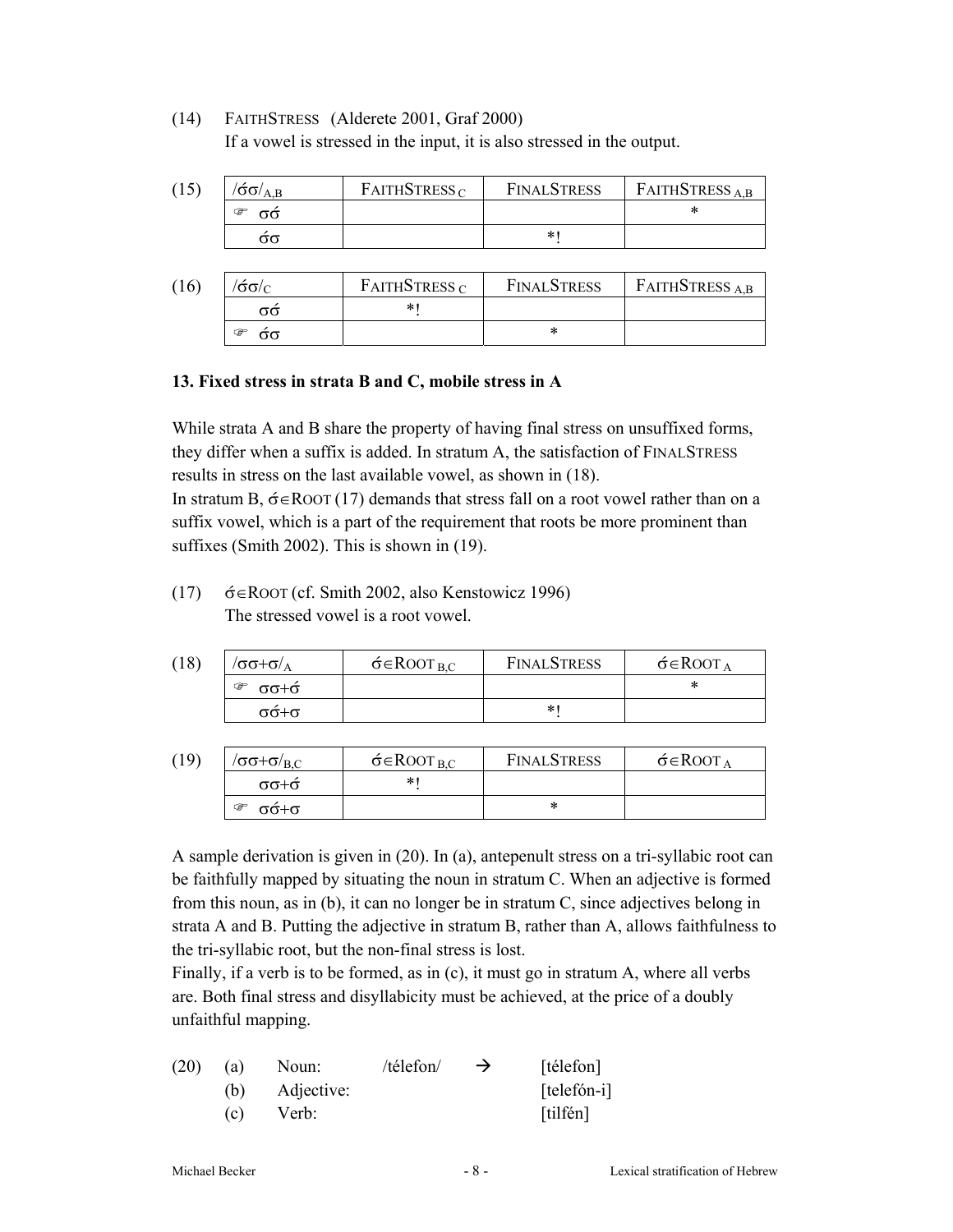#### **14. Conclusions**

The phonological behavior of the various parts of the Hebrew lexicon was shown to follow from a model that posits a stratified structure of the lexicon. Three strata were motivated; each stratum corresponds to a different kind of phonological behavior.

Constraints on size and stress were indexed for strata, creating different rankings in different strata. Both faithfulness and markedness constraints had to be indexed.

The core stratum includes all verbs, some adjectives and some nouns. This stratum is productively fed by WRFs, creating new verbs, adjectives and nouns that are no more than two syllables long.

An intermediate stratum contains the rest of the adjectives and some nouns. This stratum is productively fed by WFRs, creating adjectives and acronym words that are not limited in size.

The third and outmost stratum defines the weakest possible restrictions on a possible word of Hebrew. This stratum contains those nouns that have underlying stress on a non-final syllable.

#### **References**

Alderete (2001) *Root-Controlled Accent in Cupeño*. Natural Language and Linguistic Theory 19:455-501

- Bat-El, Outi (1993) *Parasitic Metrification in the Modern Hebrew Stress System*. The Linguistic Review 10:189-210.
- Bat-El, Outi (1994) *Stem Modification and Cluster Transfer in Modern Hebrew*. Natural Language and Linguistic Theory 12:571-593.
- Becker, Michael (2003) *Hebrew stress: Can't you hear those trochees?* In Kaiser and Arunachalam (eds.) Proceedings of PLC 26 9.1:45-48.
- Graf, Dafna (2000) *Stress assignment in the nominal system of Modern Hebrew*. IATL **7**, Proceedings of the Fifteenth Annual Conference of the Israeli Association for Theoretical Linguistics:51-70. Bar-Ilan University.
- Inkelas, Sharon (1999) *Exceptional Stress-Attracting Suffixes in Turkish: Representations vs. the Grammar*. In H. van der Hulst, R. Kager, and Wim Zonneveld (eds.), *The Prosody-Morphology Interface*. Cambridge University Press.
- Itô, Junko, Yoshihisa Kitagawa, and Armin Mester (1996) *Prosodic faithfulness and correspondence: Evidence from a Japanese argot*. Journal of East Asian Linguistics 5:217-294.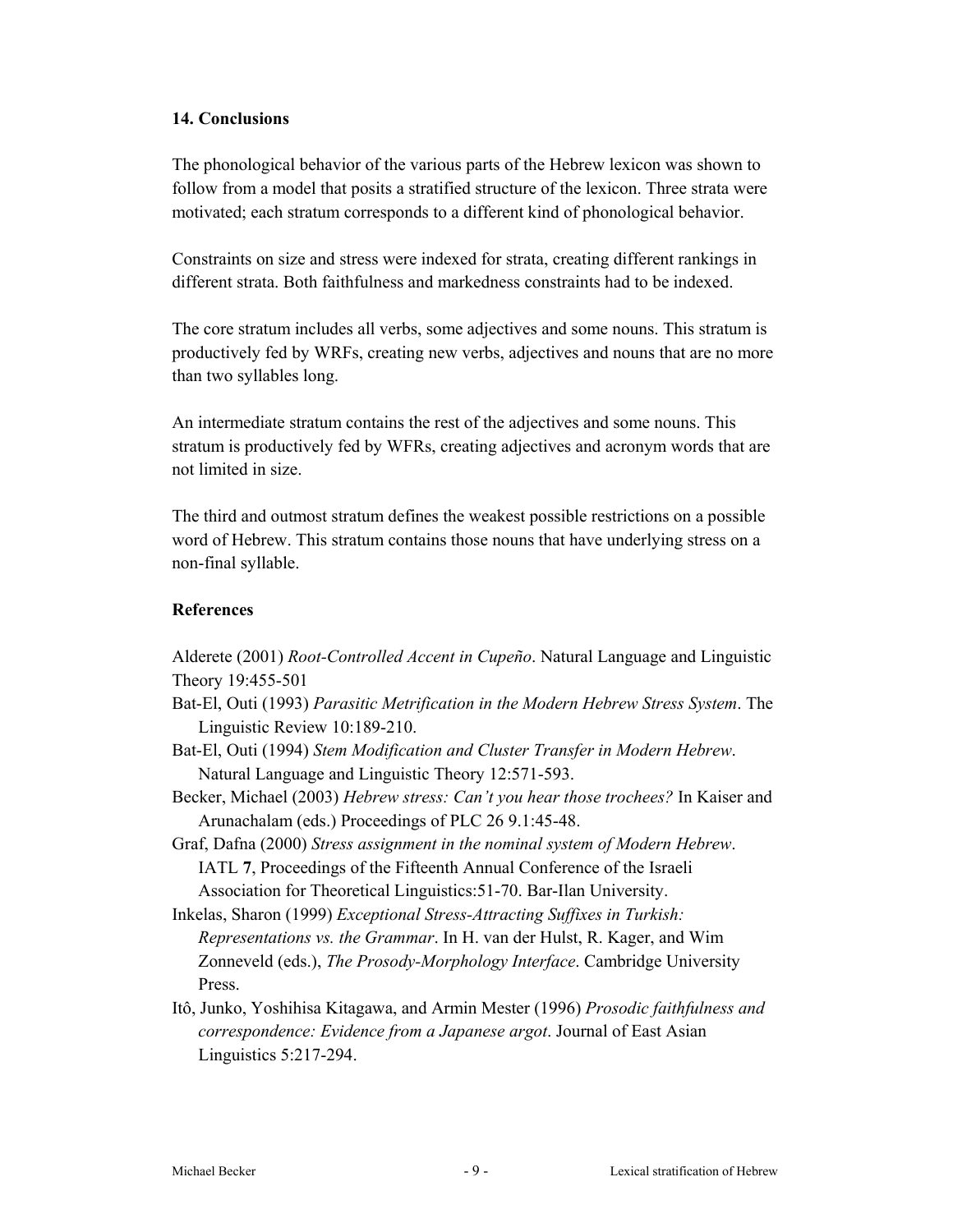Itô, Junku and Armin Mester (1999) *The Structure of the Phonological Lexicon*. In Tsujimura, Natsuko (ed.) *The Handbook of Japanese Linguistics*, Blackwell Publishers. pp. 62-100.

Kenstowicz, Michael (1996) *Quality-sensitive stress*. Rivista di Linguistica 9:157-87. Smith, Jennifer (2002) *Phonological Augmentation in Prominent Positions.* Doctoral

Dissertation, UMass Amherst.

Ussishkin, Adam (2000) *The Emergence of Fixed Prosody*. Ph.D. Dissertation, UCSC.

# **Appendix A: The disyllabic maximum and epenthesis**

General phonotactic restrictions trigger vowel epenthesis in Hebrew. This is due to a general constraint schema of the form MARKEDNESS >> DEP-V.

When mobile-stress forms violate phonotactic restrictions, epenthesis gives rise to surface forms that may have more than two vowels in their roots. This is a source of opacity.

Opacity in Optimality Theory is a subject of much debate, and in this paper I shall not attempt to argue in favor of any approach. However, for the sake of completeness, I offer a list of the epenthesis processes of the language, together with some examples of mobile stress nouns and adjectives whose surface forms are longer than two syllables. Epenthetic vowels are italicized.

a.  $\#$ ? C clusters are broken by *a*-epenthesis

*a*kavís, *a*taléf, *a*farsék, *a*xbaróš, *a*drixál, *a*margán, *a*xarón, *a*laxsón … spider, bat, peach, rat, engineer, manager, last, diagonal…

b. Coda glottals are repaired by *a*-epenthesis

 yah*a*lóm, sah*a*rón, ra*a*šán, ta*a*ríx … diamond, crescent, noise-maker, date…

c.  $#[+son]$  C clusters are broken by e-epenthesis

mehandés, mesukán, le?uman-í ... engineer, dangerous, nationalist…

d. Medial CC\_\_C is broken by *e*-epenthesis

tarn*e*gól, pals*e*fán, šafc*e*rán, stagl*e*tán, saxs*e*xán, bazb*e*zán … rooster, smart alec, untrustworthy, adaptive, conflict-promoting, lavish spender…